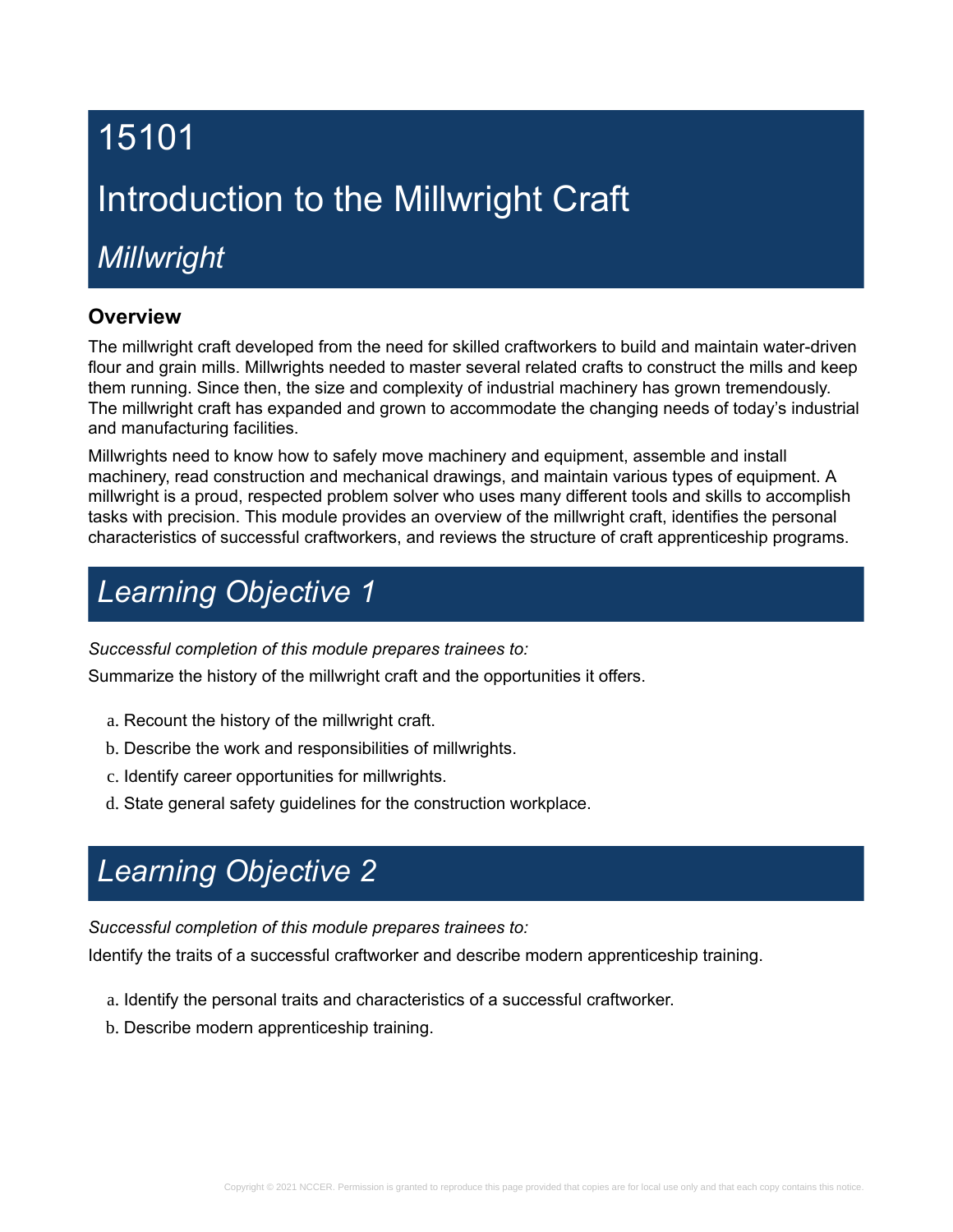## *Performance Tasks*

This is a knowledge-based module. There are no Performance Tasks. Recommended Teaching Time: 5 hours

## **Classroom Equipment and Materials**

- Whiteboard and markers
- Pencils and paper
- PowerPoint® Presentations for Module 15101
- A variety of standard marker sizes
- Poster board
- Flip chart
- LCD projector and screen
- Computer with internet access
- Module Review answer key
- Module Examinations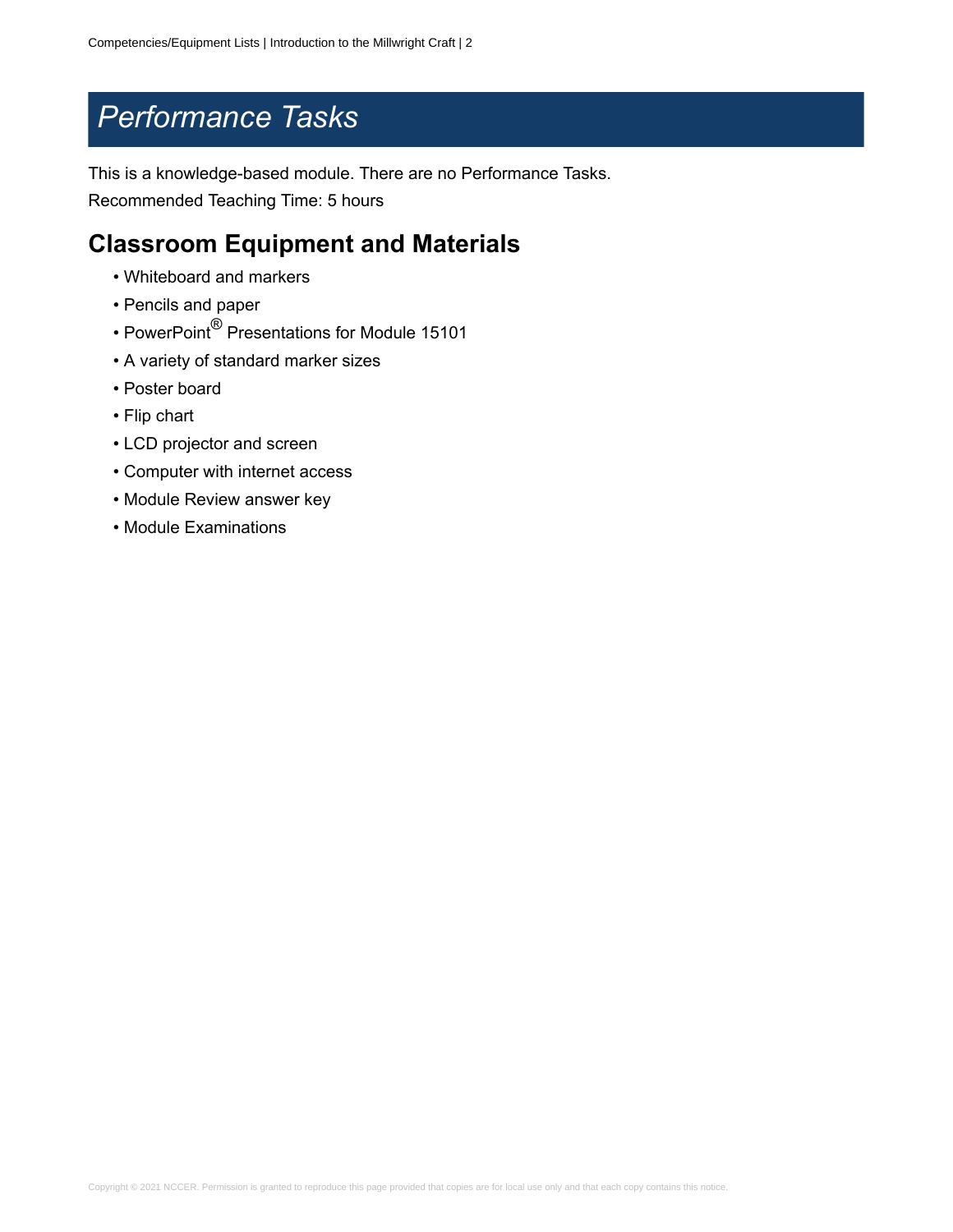# 15102 Millwright Hand Tools

*Millwright*

## **Overview**

A millwright uses specialized tools ranging from heavy-duty pullers to delicate precision measuring and leveling instruments. Millwright work involves tolerances that are often measured in tiny fractions of normal units of measure. Even a slight error in measurement or assembly can affect the operation of the equipment being serviced.

Millwrights are required to lay out equipment locations, assemble and disassemble mechanical equipment, align rotating components, and ensure the calibration of moving parts and components. Becoming familiar with the tools presented in this module and their proper use will prepare you to accomplish these challenging tasks safely and effectively.

# *Learning Objective 1*

*Successful completion of this module prepares trainees to:*

Identify and describe how to use various millwright hand tools.

- a. Recognize and describe how to use various gauge standards.
- b. Identify and describe how to use pipe and tubing cutters.
- c. Identify and describe how reamers and honing tools are used.
- d. Recognize and describe how to use thread taps, dies, and extractors.
- e. Identify and describe how to use unique wrenches and pullers.
- f. Recognize types of metal snips and describe their use.
- g. Identify and describe how to use other tools important to millwrights and similar crafts.

## *Performance Task*

1. Demonstrate the proper use and care of eight instructor-selected hand tools presented in this module.

Recommended Teaching Time: 17.5 hours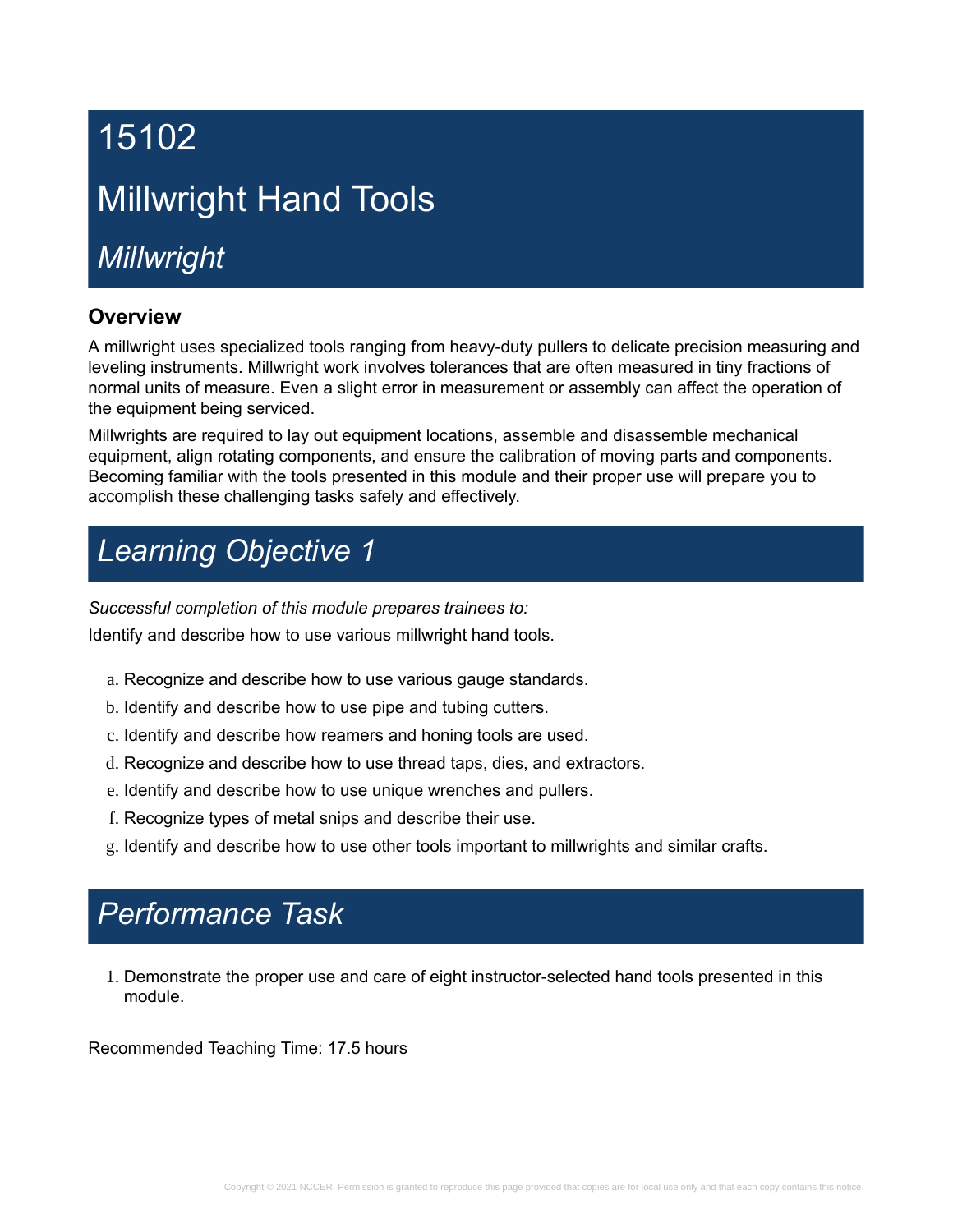## **Classroom Equipment and Materials**

- Whiteboard and markers
- Pencils and paper
- PowerPoint® Presentations for Module 15102
- A variety of standard marker sizes
- Poster board
- Flip chart
- LCD projector and screen
- Computer with internet access
- Module Review answer key
- Module Examinations

- At least eight different millwright hand tools
- Materials required for the chosen tasks, such as steel plate
- Appropriate PPE
- Performance Profile sheets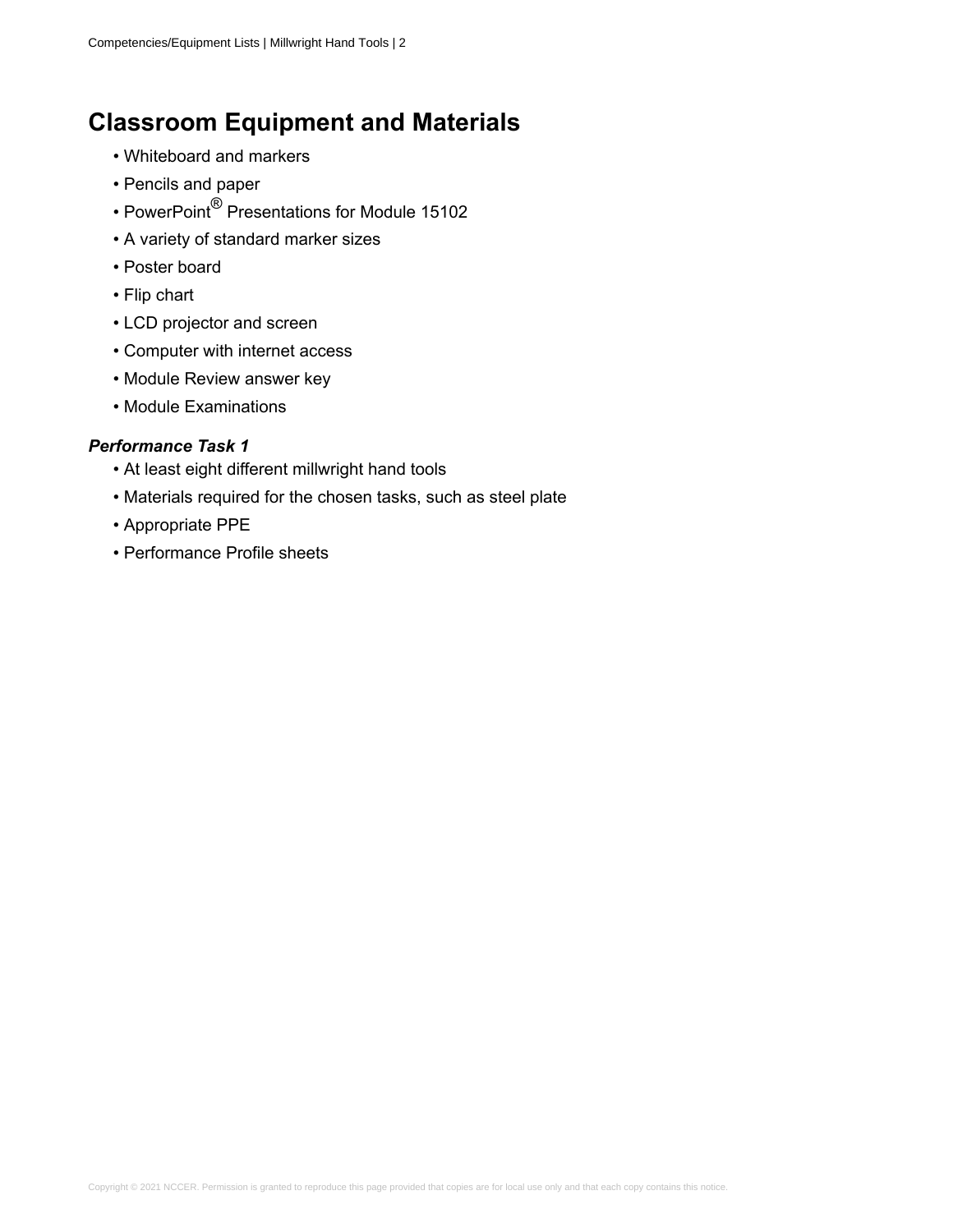# 15103

# Fasteners and Anchors

# *Millwright*

## **Overview**

Fasteners come in an almost bewildering variety of types, styles, and sizes. Some are extremely versatile, while others are highly specialized. Craftworkers handle fasteners every day, so they must understand how they work. They must choose the right ones and install them correctly. Properly handling fasteners gives reliability and safety. Improperly handling them leads to failure and unsafe conditions.

# *Learning Objective 1*

*Successful completion of this module prepares trainees to:*

Describe common fastener operation and torque's role behind it.

- a. Explain how many fasteners work by producing friction through torque.
- b. List common torque-based tools and explain their proper use.

## *Learning Objective 2*

*Successful completion of this module prepares trainees to:*

Identify threaded fasteners and summarize their applications.

- a. List common threaded fastener types and standards.
- b. Explain how to install threaded fasteners.
- c. List common concrete anchors and describe their installation.

# *Learning Objective 3*

*Successful completion of this module prepares trainees to:*

Identify non-threaded fasteners and summarize their applications.

a. List common retainers, pins, and keys, describing their applications.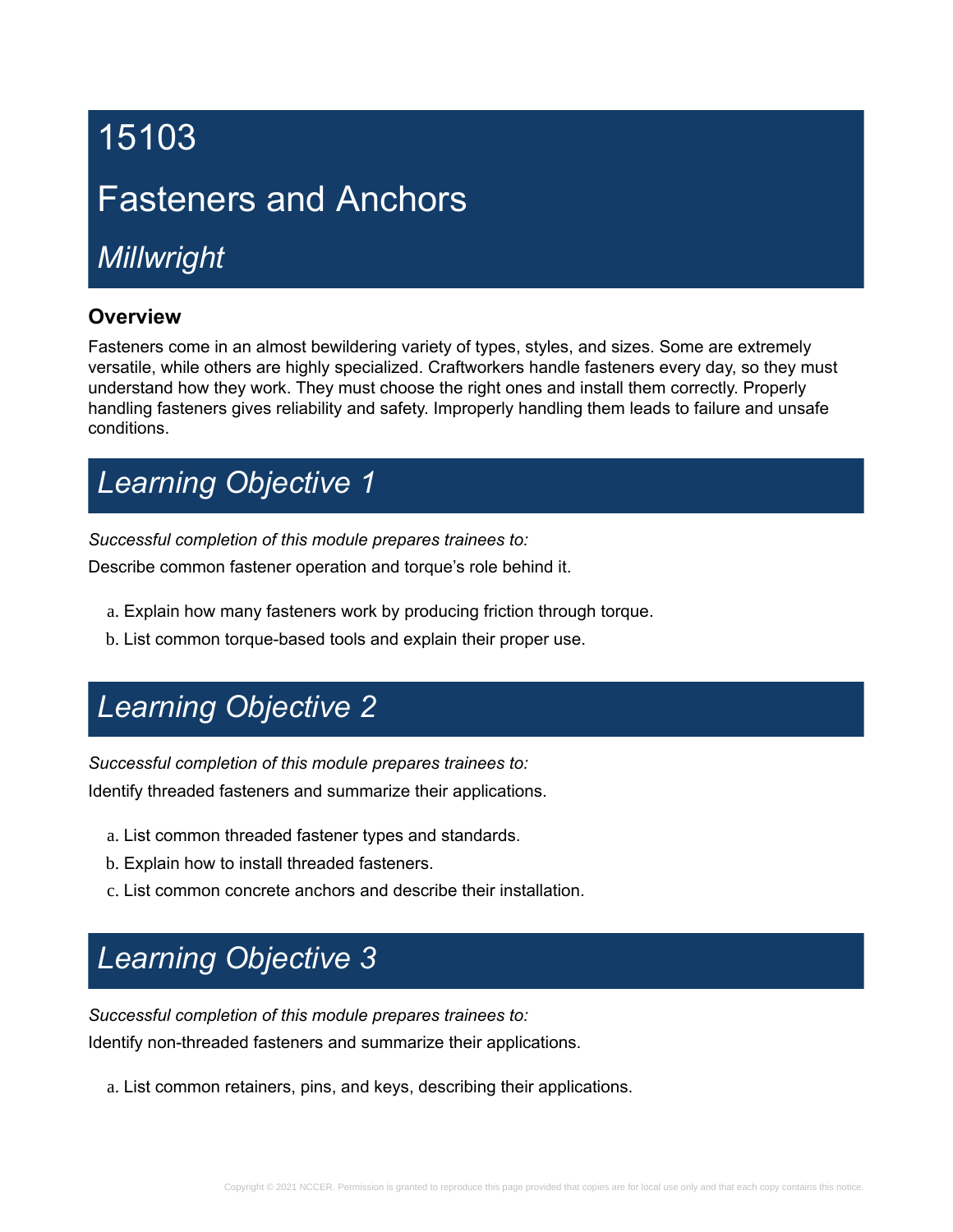b. Explain how blind rivets work and how to install them.

## *Performance Tasks*

- 1. Install instructor-selected threaded fasteners.
- 2. Tighten a group of bolts to the proper torque and in the proper sequence.
- 3. Install instructor-selected fasteners in hardened concrete.
- 4. Install instructor-selected non-threaded fasteners.
- 5. Install a snap ring.

Recommended Teaching Time: 12.5 hours

## **Classroom Equipment and Materials**

- Whiteboard and markers
- Pencils and paper
- PowerPoint® Presentations for Module 15103
- A variety of standard marker sizes
- Poster board
- Flip chart
- LCD projector and screen
- Computer with internet access
- Module Review answer key
- Module Examinations

#### *Performance Task 1*

- Appropriate PPE
- Threaded fasteners
- Metal parts and sheets/plates with tapped and untapped holes
- Appropriate fastener tools
- Performance Profile sheets

- Appropriate PPE
- Flanged components with bolt circles
- Appropriate bolts, washers, and nuts for each flange
- Appropriate torque tools and standard wrenches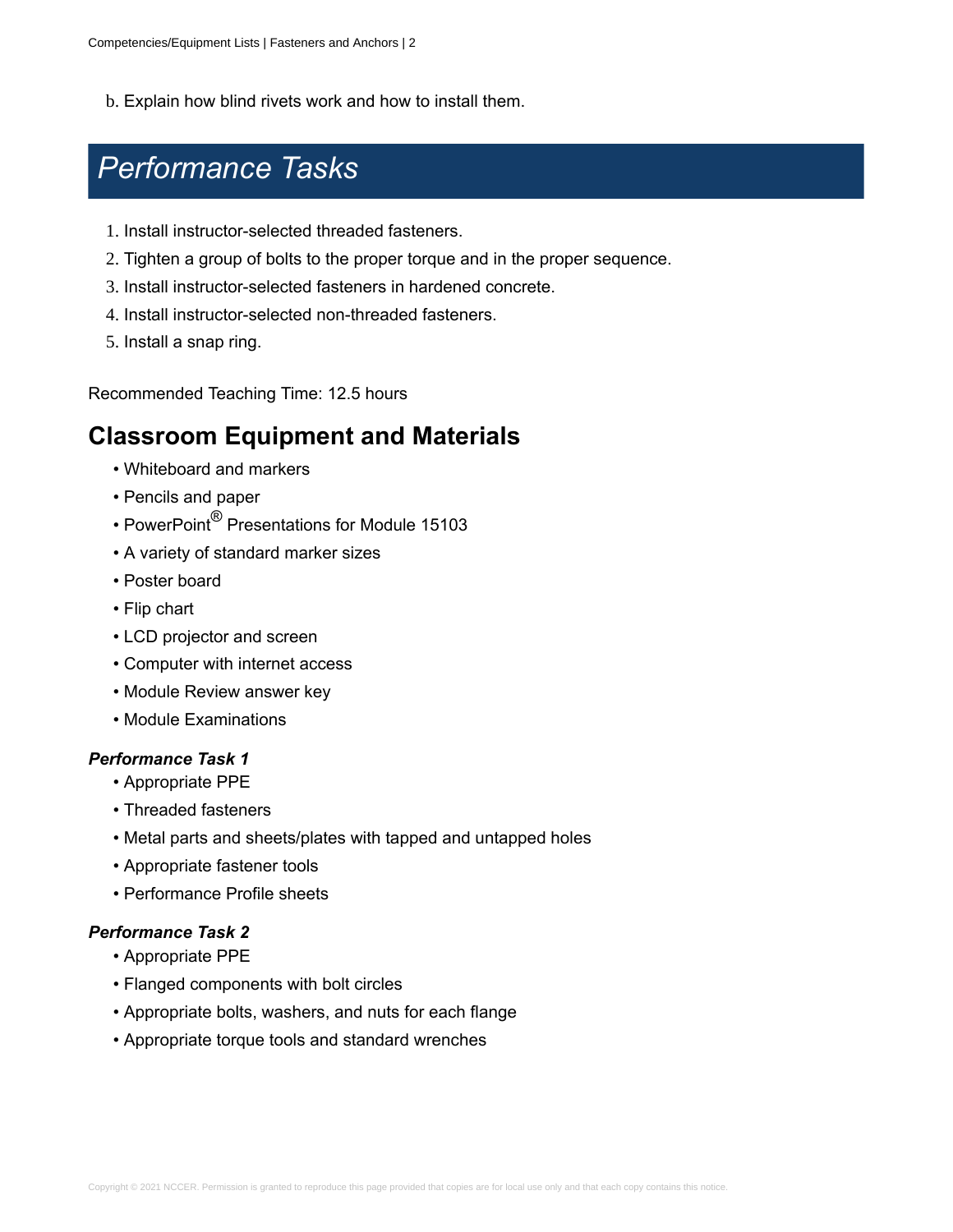• Performance Profile sheets

### *Performance Task 3*

- Appropriate PPE
- Hardened concrete surface
- Concrete anchors and masonry screws
- Appropriate tools for installing the anchors and screws
- Performance Profile sheets

### *Performance Task 4*

- Appropriate PPE
- Non-threaded fasteners
- Appropriate materials and parts for installing the fasteners (sheet metal, keyed shafts, etc.)
- Appropriate tools for each fastener
- Performance Profile sheets

- Appropriate PPE
- Snap rings
- Parts held together by snap rings
- Snap ring pliers
- Performance Profile sheets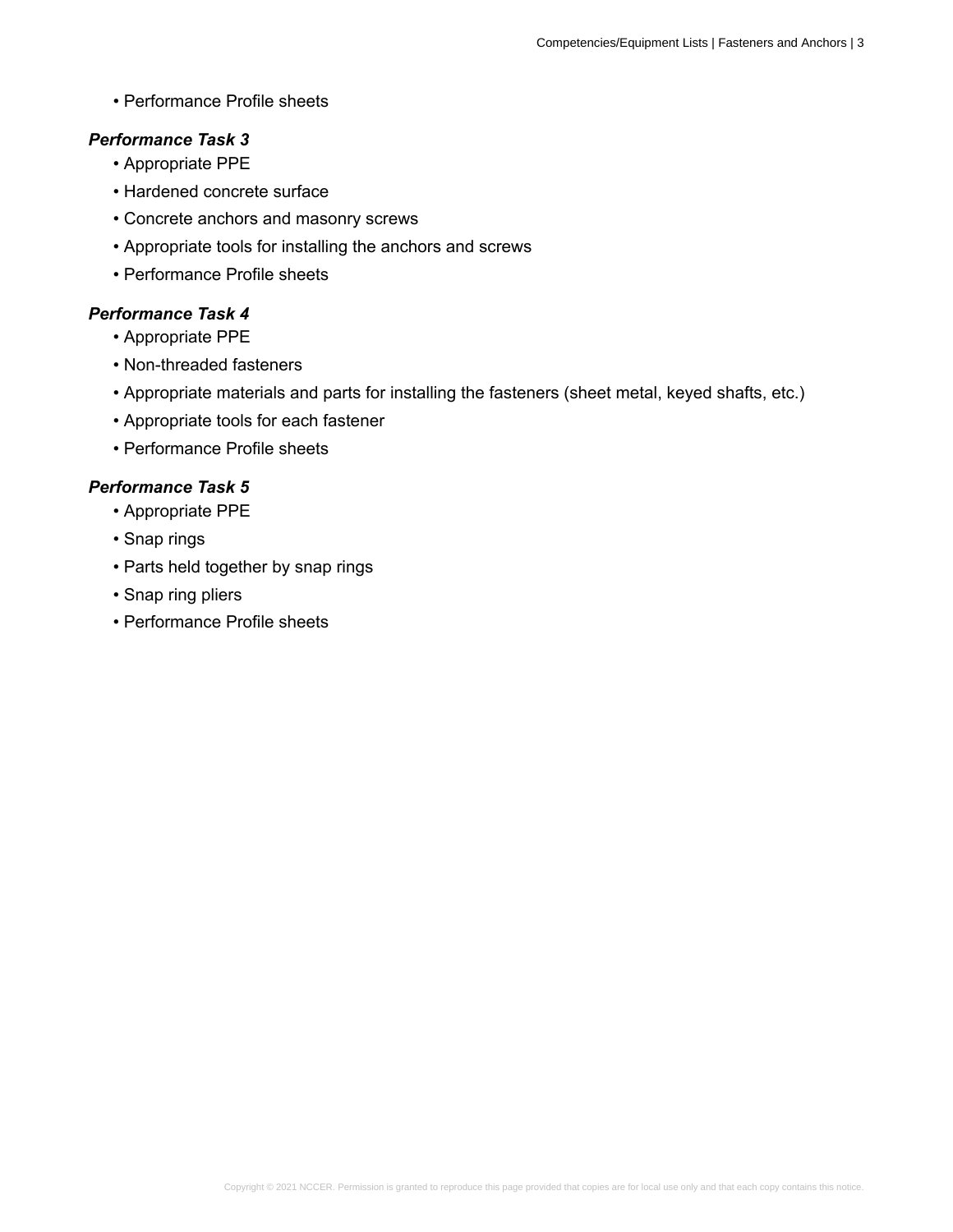# 15104 Basic Layout

*Millwright*

## **Overview**

Whenever new equipment arrives at a facility, millwrights and industrial mechanics help position it. Some machines connect to each other, so millwrights must align them carefully to prevent damage. To do these tasks, they interpret drawings, establishing locations based on key reference points.

Anchors attach most equipment to the floor or a foundation. Millwrights determine where to install these anchors. Positions must be precise, since even small errors can cause problems. Imagine lowering a large machine onto multiple mounting bolts, only to find one out of place.

The millwright and industrial mechanic crafts use many specialized tools for layout work. This module introduces them and explains the proper way to use them.

# *Learning Objective 1*

*Successful completion of this module prepares trainees to:*

Identify basic layout tools and use them to construct layout elements.

- a. Name and describe the function of common layout tools.
- b. Construct the preliminary elements for an equipment layout.
- c. Use layout tools to perform layout tasks.

- 1. Determine column lines from a building drawing.
- 2. Use the 3-4-5 method to lay out perpendicular baselines.
- 3. Use the arc method to lay out perpendicular baselines.
- 4. Lay out equipment centerlines.
- 5. Use a framing square to scribe lines perpendicular to a baseline.
- 6. Use a combination square to scribe lines parallel to an edge.
- 7. Use a combination square to scribe parallel 45-degree lines.
- 8. Use a protractor to scribe angled lines.
- 9. Use dividers to scribe lines perpendicular to a baseline.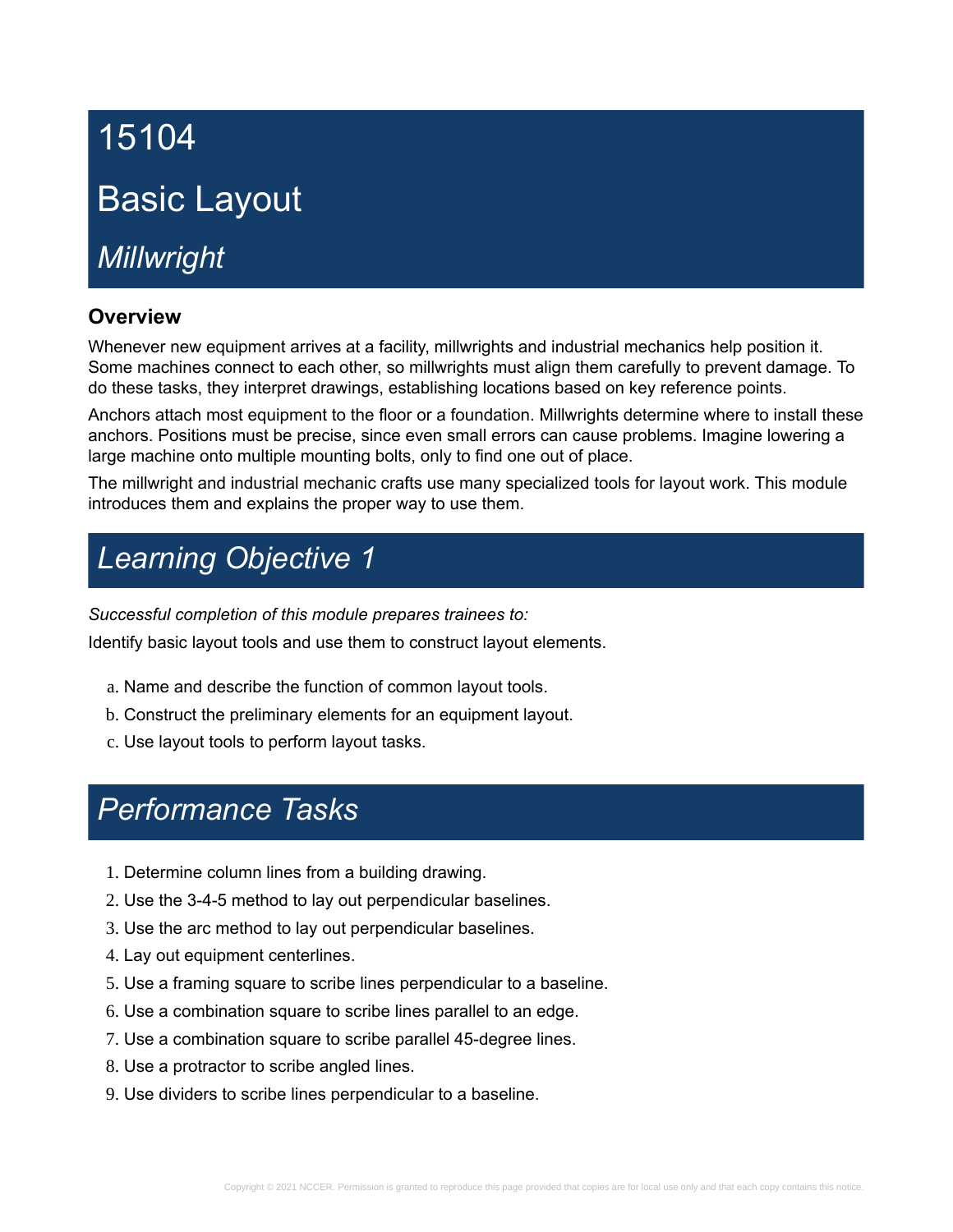10. Use dividers and a reference point to scribe lines perpendicular to a baseline.

Recommended Teaching Time: 20 hours

## **Classroom Equipment and Materials**

- Whiteboard and markers
- Pencils and paper
- PowerPoint® Presentations for Module 15104
- A variety of standard marker sizes
- Poster board
- Flip chart
- LCD projector and screen
- Computer with internet access
- Module Review answer key
- Module Examinations

## *Performance Task 1*

- Appropriate PPE
- Building drawings with columns
- Performance Profile sheets

#### *Performance Task 2*

- Appropriate PPE
- Chalk line
- Steel tape
- Performance Profile sheets

#### *Performance Task 3*

- Appropriate PPE
- Chalk line
- Steel tape
- Performance Profile sheets

- Appropriate PPE
- Equipment drawings
- Chalk line
- Steel tape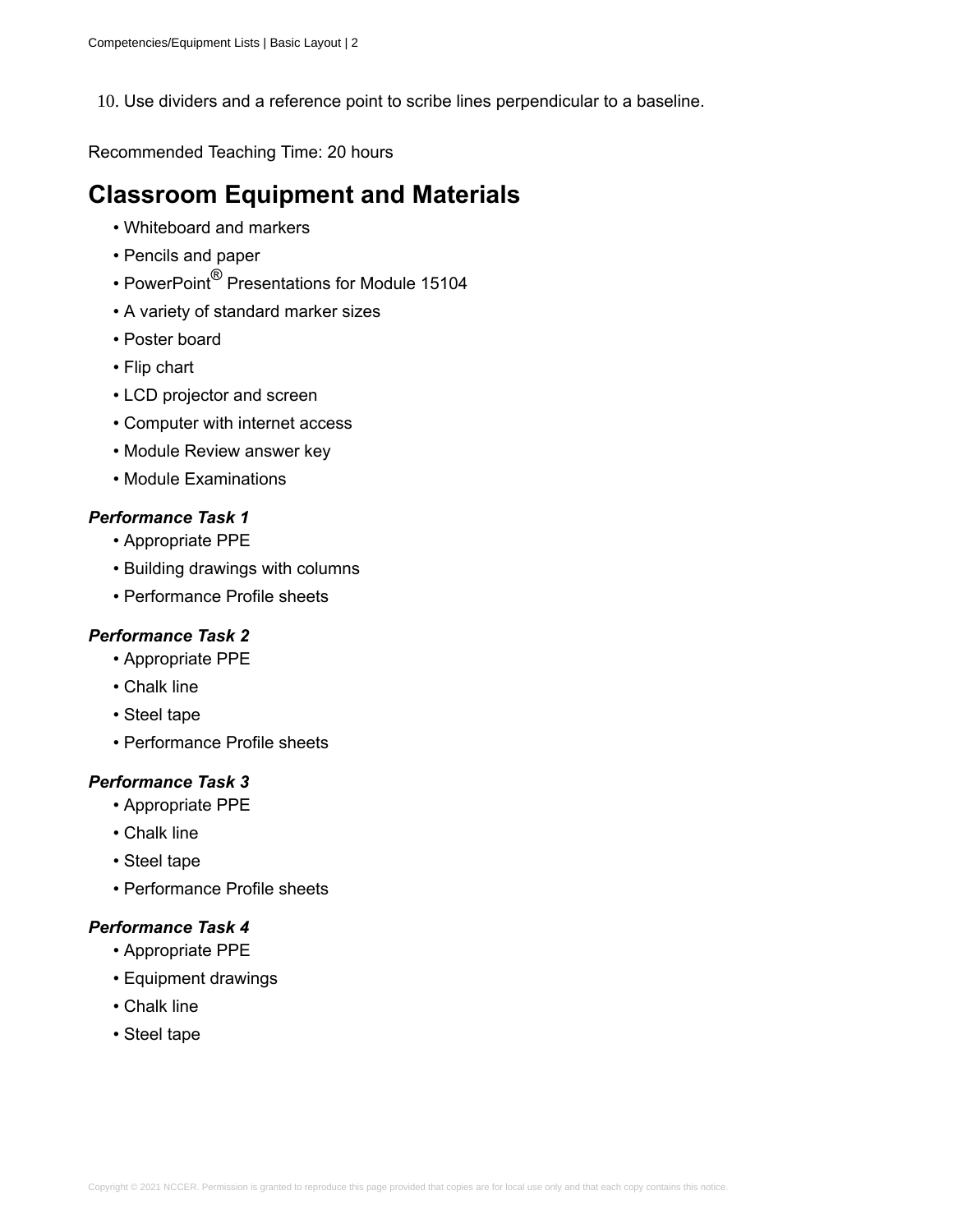• Performance Profile sheets

### *Performance Task 5*

- Appropriate PPE
- Sheet metal
- Straightedge
- Framing square
- Scribe
- Clamps
- Layout dye (optional)
- Performance Profile sheets

## *Performance Tasks 6 and 7*

- Appropriate PPE
- Sheet metal
- Combination square
- Scribe
- Performance Profile sheets

## *Performance Task 8*

- Appropriate PPE
- Sheet metal
- Protractor
- Prick punch
- Hammer
- Straightedge
- Scribe
- Performance Profile sheets

## *Performance Tasks 9 and 10*

- Appropriate PPE
- Sheet metal
- Dividers
- Prick punch
- Hammer
- Straightedge
- Scribe
- Performance Profile sheets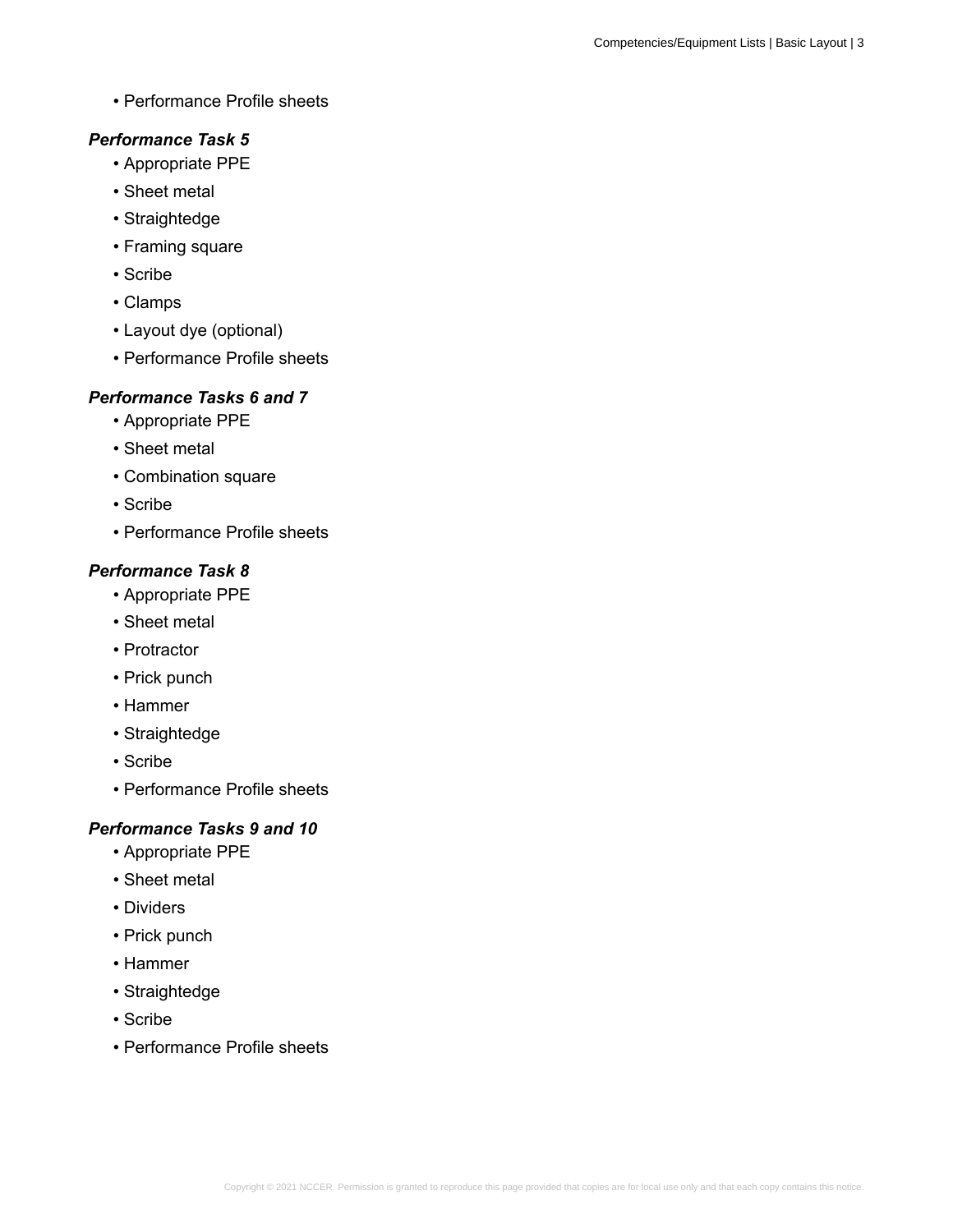# 15203 Reading Mechanical Drawings

# *Millwright*

## **Overview**

All craftworkers read mechanical drawings at one time or another. Drawings communicate project details in a standardized way. With proper training, any craftworker can interpret and use them to perform necessary tasks. Some drawings represent mechanical parts in detail with accompanying dimensions. Others show a large system's components and overall layout. And some portray threedimensional objects almost photo-realistically. This module introduces mechanical drawings and shows you how to understand what they communicate.

# *Learning Objective 1*

*Successful completion of this module prepares trainees to:*

Read mechanical drawings, interpreting the information they contain.

- a. Describe and interpret orthographic projections.
- b. Describe and interpret schematic drawings.
- c. Describe and interpret isometric drawings.

## *Performance Tasks*

- 1. Interpret an instructor-provided orthographic projection.
- 2. Interpret instructor-provided hydraulic and pneumatic schematic drawings.
- 3. Interpret an instructor-provided isometric drawing.

Recommended Teaching Time: 20 hours

## **Classroom Equipment and Materials**

- Whiteboard and markers
- Pencils and paper
- PowerPoint® Presentations for Module 15203
- A variety of standard marker sizes
- Poster board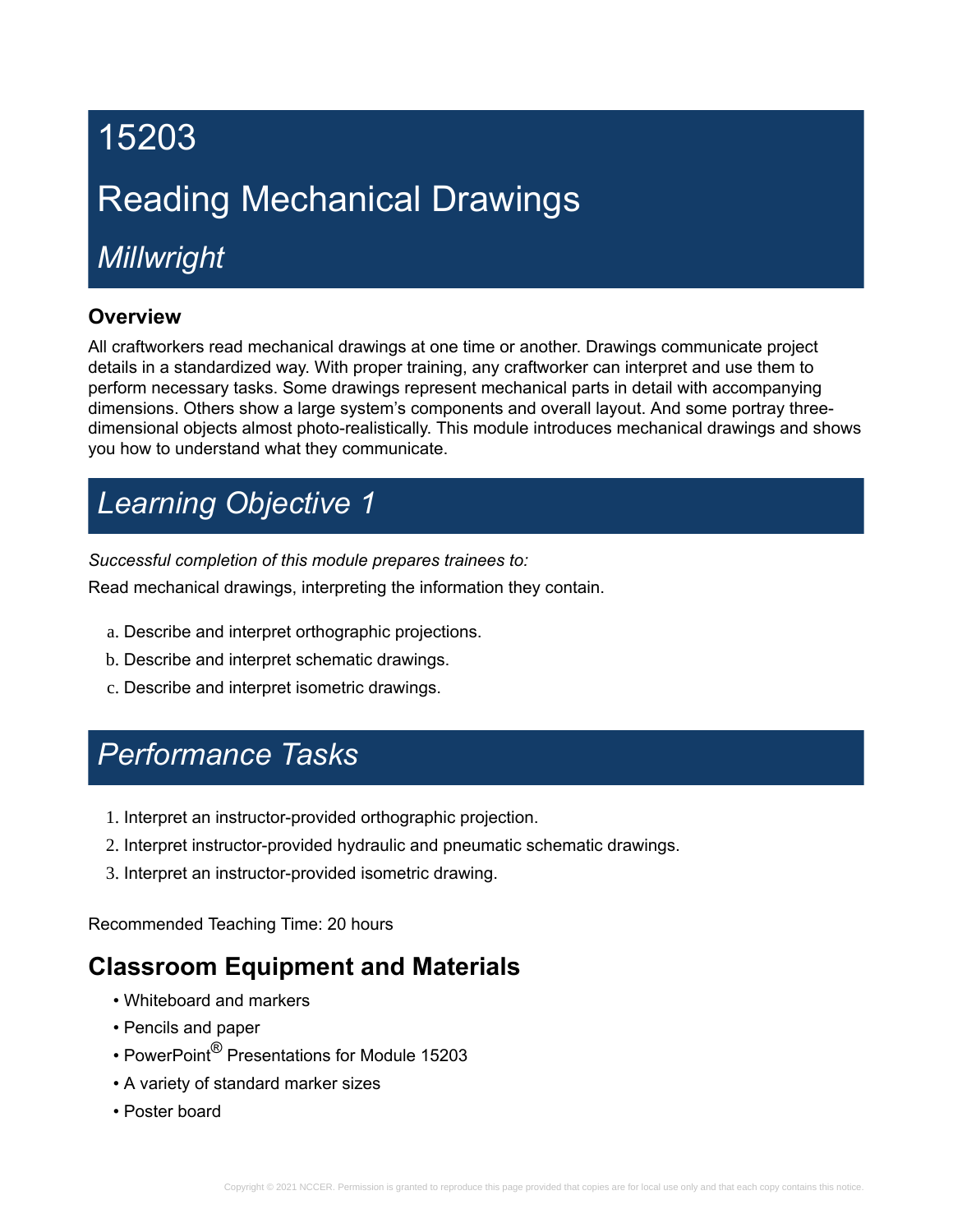- Flip chart
- LCD projector and screen
- Computer with internet access
- Module Review answer key
- Module Examinations

#### *Performance Task 1*

- Orthographic projection drawings
- A list of information for trainees to locate and record
- Performance Profile sheets

#### *Performance Task 2*

- Hydraulic and pneumatic schematics
- A list of questions for trainees to answer
- Performance Profile sheets

- Isometric drawings (with optional BOM)
- A list of information for trainees to locate and record
- Performance Profile sheets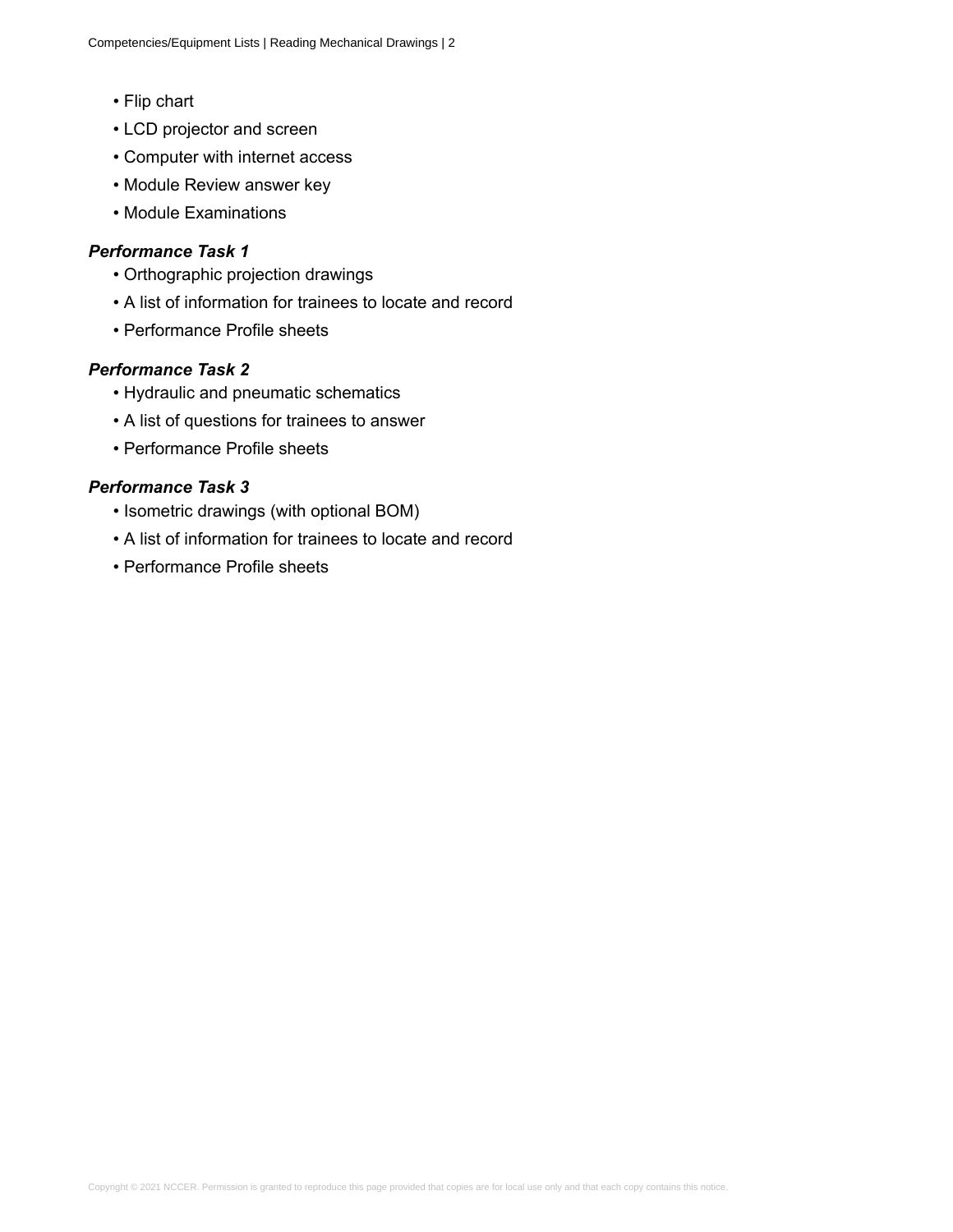# 15202 Field Sketching

# *Millwright*

## **Overview**

Sometimes a millwright in the field must help an engineer or machinist understand a part or assembly's shape and dimensions. A millwright who knows how to sketch can provide this information. Field sketching does not require great artistic talent. Understanding the part or assembly, plus a few simple techniques, goes a long way toward producing a useful sketch. This module introduces sketching by breaking it down into a series of basic steps.

# *Learning Objective 1*

*Successful completion of this module prepares trainees to:* Summarize sketching techniques and object views.

- a. Describe how to sketch straight lines and angles.
- b. Describe how to sketch arcs, circles, and ellipses.
- c. Explain how to dimension sketches.
- d. Contrast the methods used for producing three-dimensional sketches.

## *Performance Tasks*

- 1. Sketch straight lines and angles.
- 2. Sketch arcs, circles, and ellipses.
- 3. Dimension a sketch.
- 4. Produce an orthographic sketch of an object.
- 5. Produce an oblique sketch of an object.
- 6. Produce an isometric sketch of an object.

Recommended Teaching Time: 10 hours

## **Classroom Equipment and Materials**

- Whiteboard and markers
- Pencils and paper